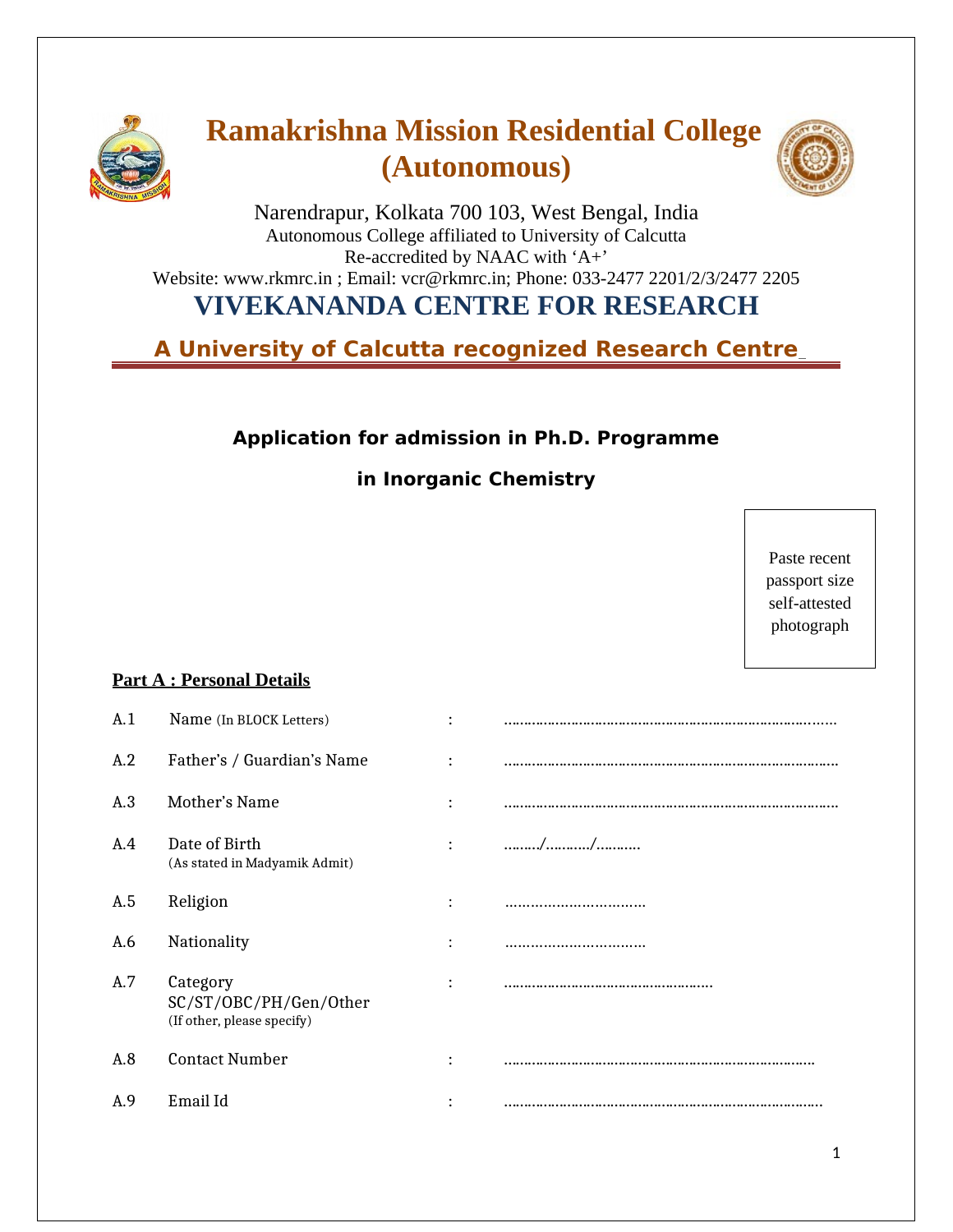|      | <b>Part B: Educational Details</b> |   |  |
|------|------------------------------------|---|--|
|      |                                    |   |  |
|      |                                    |   |  |
| A.10 | Address for Correspondence         | ٠ |  |

B.1 Name of the last Examination Passed with the year of passing : ……………………………………………………………………

| B.2<br>Educational qualifications* |                                  |                           |      |                    |                                             |                  |
|------------------------------------|----------------------------------|---------------------------|------|--------------------|---------------------------------------------|------------------|
| Examinatio<br>n Passed             | Board/University/<br>Institution | Name of<br>School/College | Year | Divisio<br>n/Class | Percentage<br>$\sigma f$<br>Marks/Grad<br>e | Rank<br>(If any) |
|                                    |                                  |                           |      |                    |                                             |                  |
|                                    |                                  |                           |      |                    |                                             |                  |
|                                    |                                  |                           |      |                    |                                             |                  |
|                                    |                                  |                           |      |                    |                                             |                  |
|                                    |                                  |                           |      |                    |                                             |                  |
|                                    |                                  |                           |      |                    |                                             |                  |
|                                    |                                  |                           |      |                    |                                             |                  |
|                                    |                                  |                           |      |                    |                                             |                  |

B.3 Qualified NET-JRF

: ………………………………………………………………………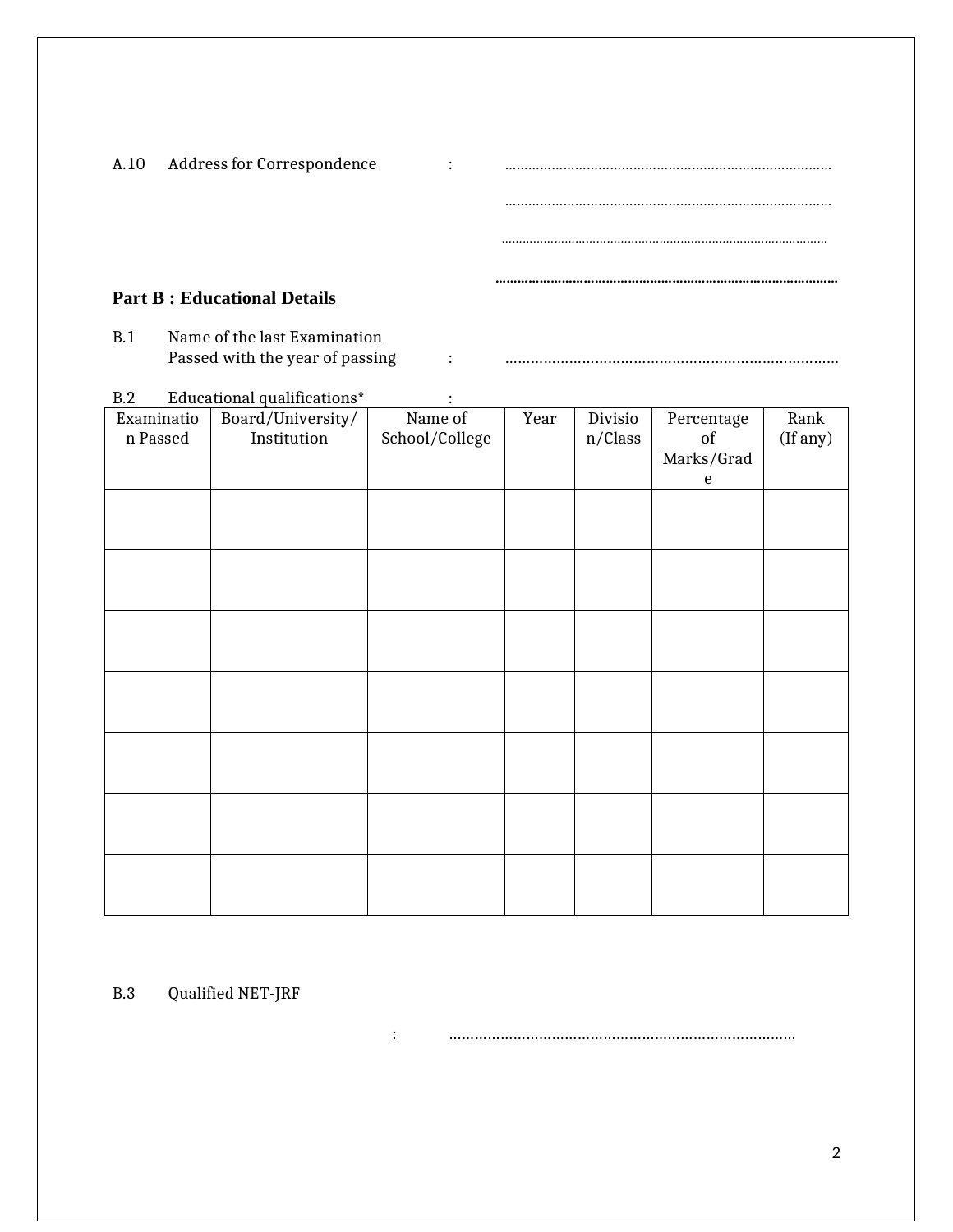## **Part C : Research Oriented Details**

| C.1                                                          | Name of the Department under<br>Which the Candidate desires to<br>pursue his Research programme                                               |                |                                                                                                   |  |  |  |
|--------------------------------------------------------------|-----------------------------------------------------------------------------------------------------------------------------------------------|----------------|---------------------------------------------------------------------------------------------------|--|--|--|
| C.2                                                          | Area of research interest                                                                                                                     | $\ddot{\cdot}$ |                                                                                                   |  |  |  |
| C.3                                                          | Completed pre-Ph.D.<br>Course-Work? (Yes/No)                                                                                                  |                |                                                                                                   |  |  |  |
|                                                              | C.3.1<br>candidate have completed his Course-Work                                                                                             |                | If Yes, please mention the Name of the Institution & Session in which the<br>$\ddot{\phantom{1}}$ |  |  |  |
|                                                              | Institution                                                                                                                                   |                |                                                                                                   |  |  |  |
|                                                              | Session                                                                                                                                       |                |                                                                                                   |  |  |  |
|                                                              | [Please attach completion certificate of the Course Work]                                                                                     |                |                                                                                                   |  |  |  |
| C.4                                                          | Completed M.Phil. (Yes/No)<br>(According UGC Regulation 2009)                                                                                 |                |                                                                                                   |  |  |  |
|                                                              | C.4.1<br>If Yes, please mention the Name of the Institution $\mathcal C$ Session in which the<br>candidate have completed his M.Phil. course: |                |                                                                                                   |  |  |  |
|                                                              | Institution                                                                                                                                   |                |                                                                                                   |  |  |  |
|                                                              | Session                                                                                                                                       |                |                                                                                                   |  |  |  |
| [Please attach completion certificate of the M.Phil. Course] |                                                                                                                                               |                |                                                                                                   |  |  |  |
|                                                              |                                                                                                                                               |                |                                                                                                   |  |  |  |
|                                                              | <b>Part D: Professional Details</b>                                                                                                           |                |                                                                                                   |  |  |  |
| D.1                                                          | Are you Employed? (Yes/No)                                                                                                                    |                |                                                                                                   |  |  |  |
| D.2                                                          | <b>Employment Status</b><br>(Whether Permanent/Temporary/<br>Contractual/Ad-hoc basis/Other,<br>[if other; please specify Details])           |                |                                                                                                   |  |  |  |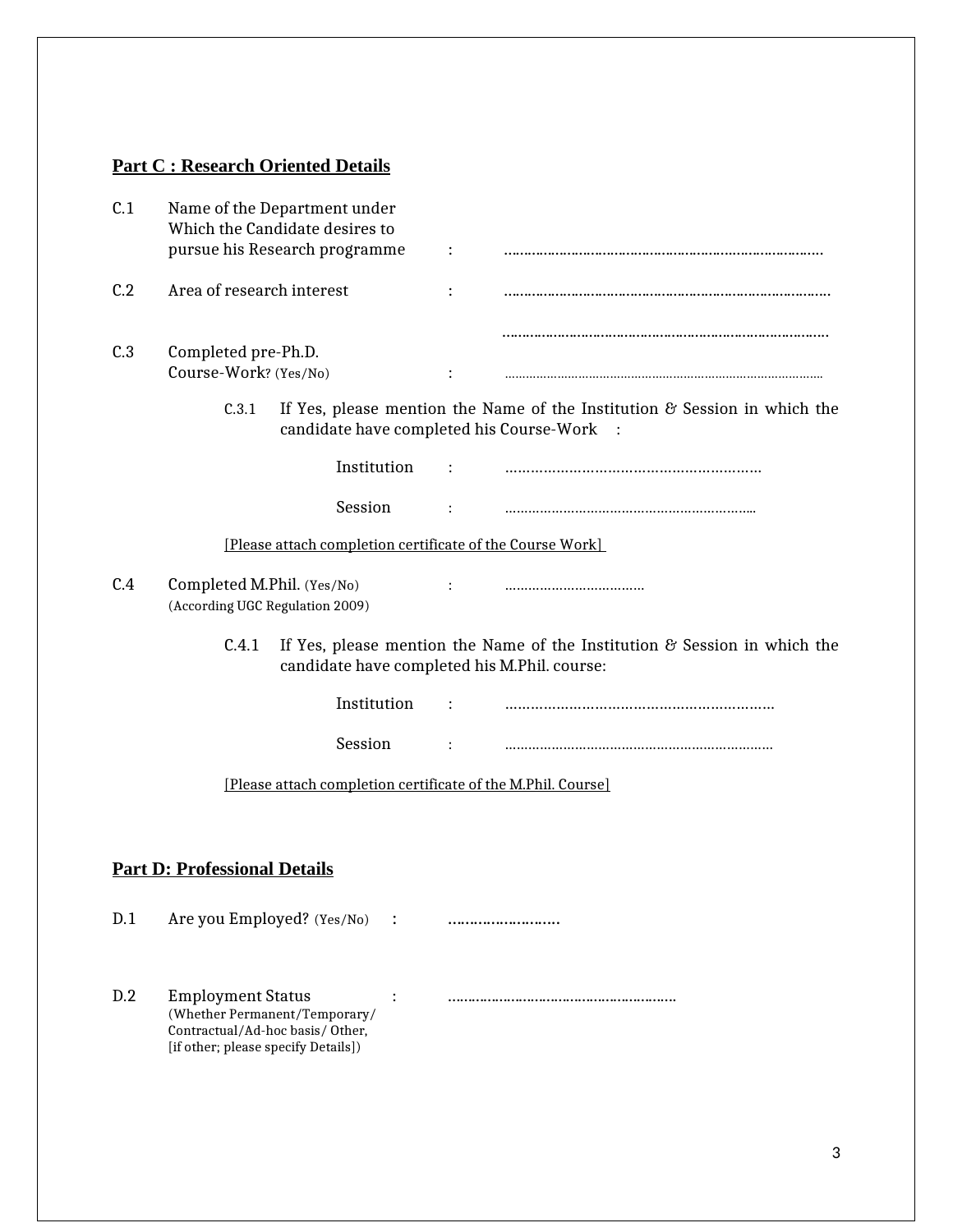| D.3 | Name & Address of the  |  |
|-----|------------------------|--|
|     | Institution where you  |  |
|     | are presently Employed |  |

| $\rm{D.3}$ | Name & Address of the  |  |
|------------|------------------------|--|
|            | Institution where you  |  |
|            | are presently Employed |  |

D.4 Total Professional Experience in industry: (in years)

…………………………………………………………………………………………….

#### **Declaration of the Candidate:**

I declare that the above particulars are true  $\mathcal C$  correct to the best of my knowledge  $\mathcal C$ original documentary evidence for each information will be produced as and when required. Should any of the information / documents / statements are found to be incorrect or false, the selection is liable to be terminated.

Date : Signature of the Candidate

Place :

#### **Important Notes :**

1. Attach self-attested photocopies of the following documents with the Form

- 1.1 Madhyamik Admit (Sl. No : A.4)
- 1.2 Evidence OF Categorical [other than General ] (Sl. No : A.7)
- 1.3 State/National level test, i.e. NET/SET/GATE etc. (Sl. No : B.3)<br>1.4 Please bring your admit card at the examination.
- Please bring your admit card at the examination.

2. Visit our College-website at a regular interval for further information regarding the Admission procedure

3. Please switch off your mobile during the examination.